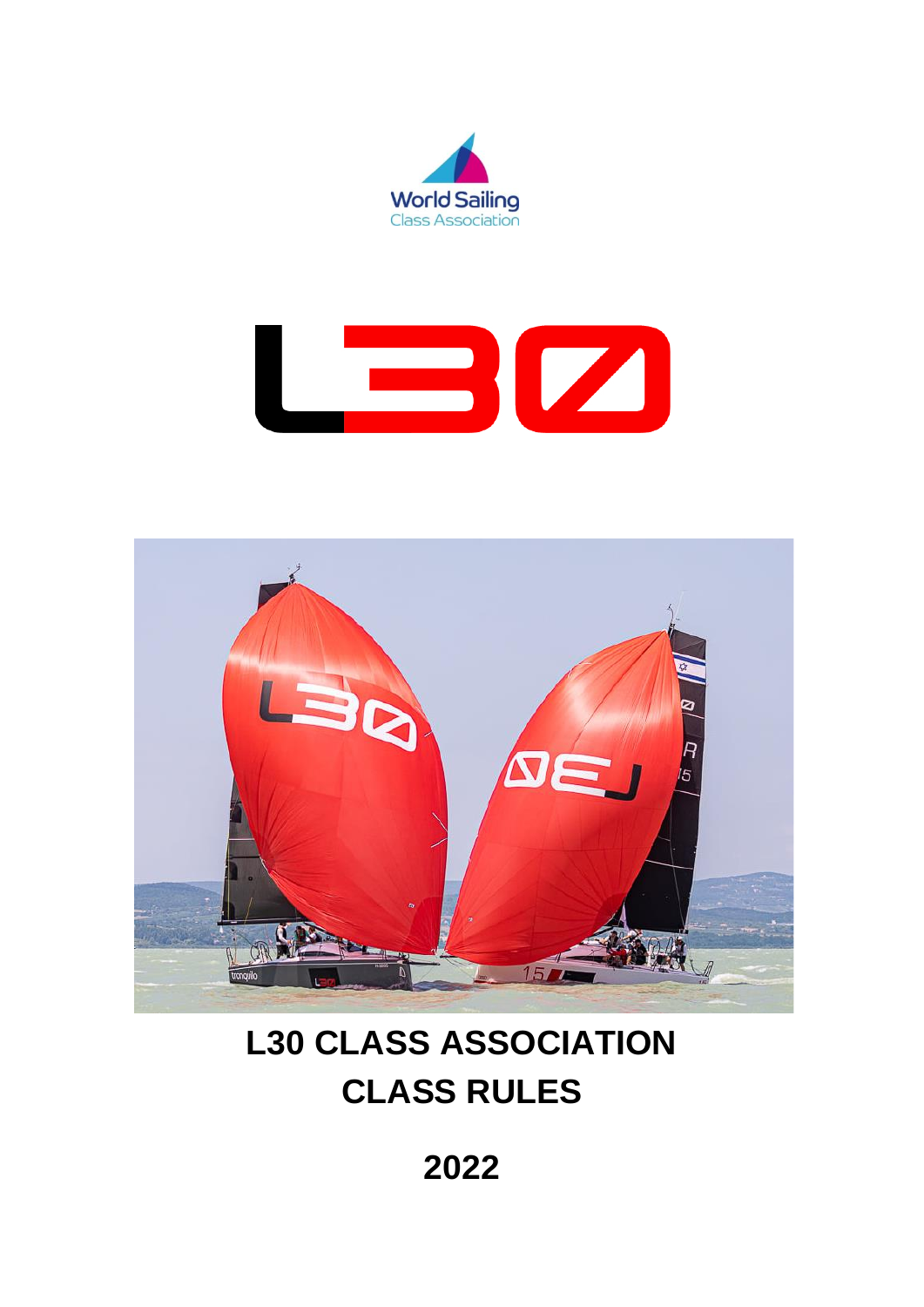The L30, designed by Andrej Justin, was adopted as a World Sailing class in May 2022.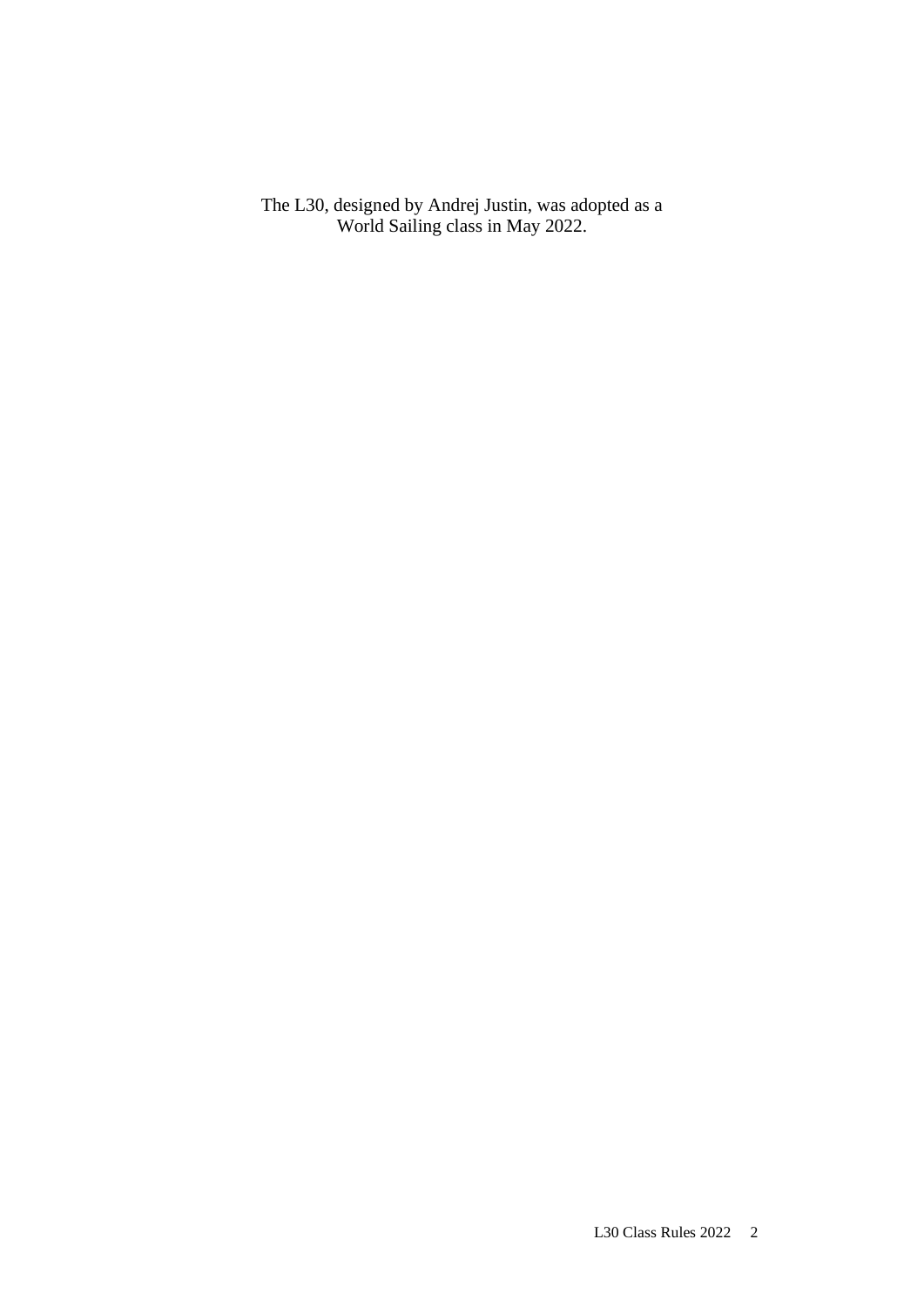## INDEX

#### PART I – ADMINISTRATION

#### **Section A – General**

| A.1 |                                   |  |
|-----|-----------------------------------|--|
| A.2 |                                   |  |
| A.3 | Authorities and Responsibility  5 |  |
| A.4 | Administration of the Class 5     |  |
| A.5 |                                   |  |
| A.6 |                                   |  |
| A.7 |                                   |  |
| A.8 |                                   |  |
| A.9 | International Class Fee and       |  |
|     |                                   |  |
|     |                                   |  |
|     |                                   |  |

#### **Section B – Boat Eligibility**

| B.1 Class Rules and Certification  7 |
|--------------------------------------|
| B2 Class Association Markings 7      |

### PART II – REQUIREMENTS AND LIMITATIONS

## **Section C – Conditions for Racing**

| Hull Appendages 12                  |
|-------------------------------------|
|                                     |
|                                     |
| <b>Section D-Hull</b>               |
|                                     |
| D.2                                 |
| D.3                                 |
| D.4                                 |
| Hull Modification  15<br>D.4        |
| Hull Fittings  15<br>D.4            |
| <b>Section E - Hull Appendages</b>  |
|                                     |
|                                     |
| <b>Section <math>F - Rig</math></b> |
|                                     |
|                                     |
| <b>Section G - Sails</b>            |
|                                     |
|                                     |
|                                     |
|                                     |
| Asymmetric Spinnaker  21            |
|                                     |
|                                     |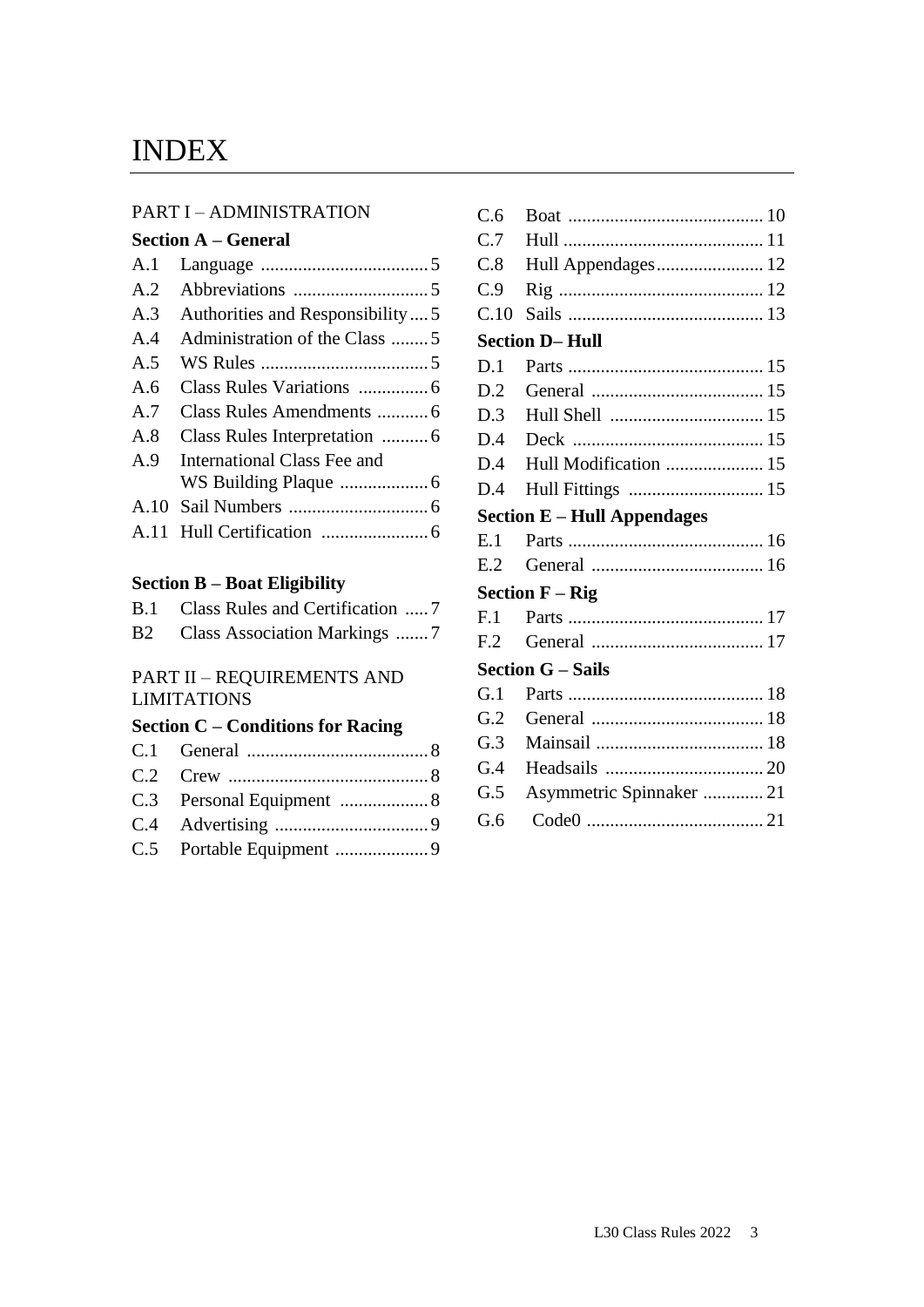## INTRODUCTION

*The L30 Class has been created as a strict one-design sportsboat where the true test when raced is between crews and not boats and equipment. The fundamental objective of these class rules is to ensure that this concept is maintained.*

*L30 hulls, hull appendages, steering system, and rigs shall only be manufactured by the licensed manufacturers. Equipment is required to comply with the L30 Building Specification and is subject to a World Sailing approved manufacturing control system.*

*L30 hulls, hull appendages, rigs and steering system may, after having left the manufacturer, only be altered to the extent permitted in Section C of the class rules.*

*Owners and crews should be aware that compliance with rules in Section C is NOT checked as part of the manufacturing process.*

*Rules regulating the use of equipment during a race are contained in Section C of these class rules, in ERS Part I and in the Racing Rules of Sailing.*

*This introduction is intended to provide a non-binding overview. The L30 Class Rules proper begin on the next page.*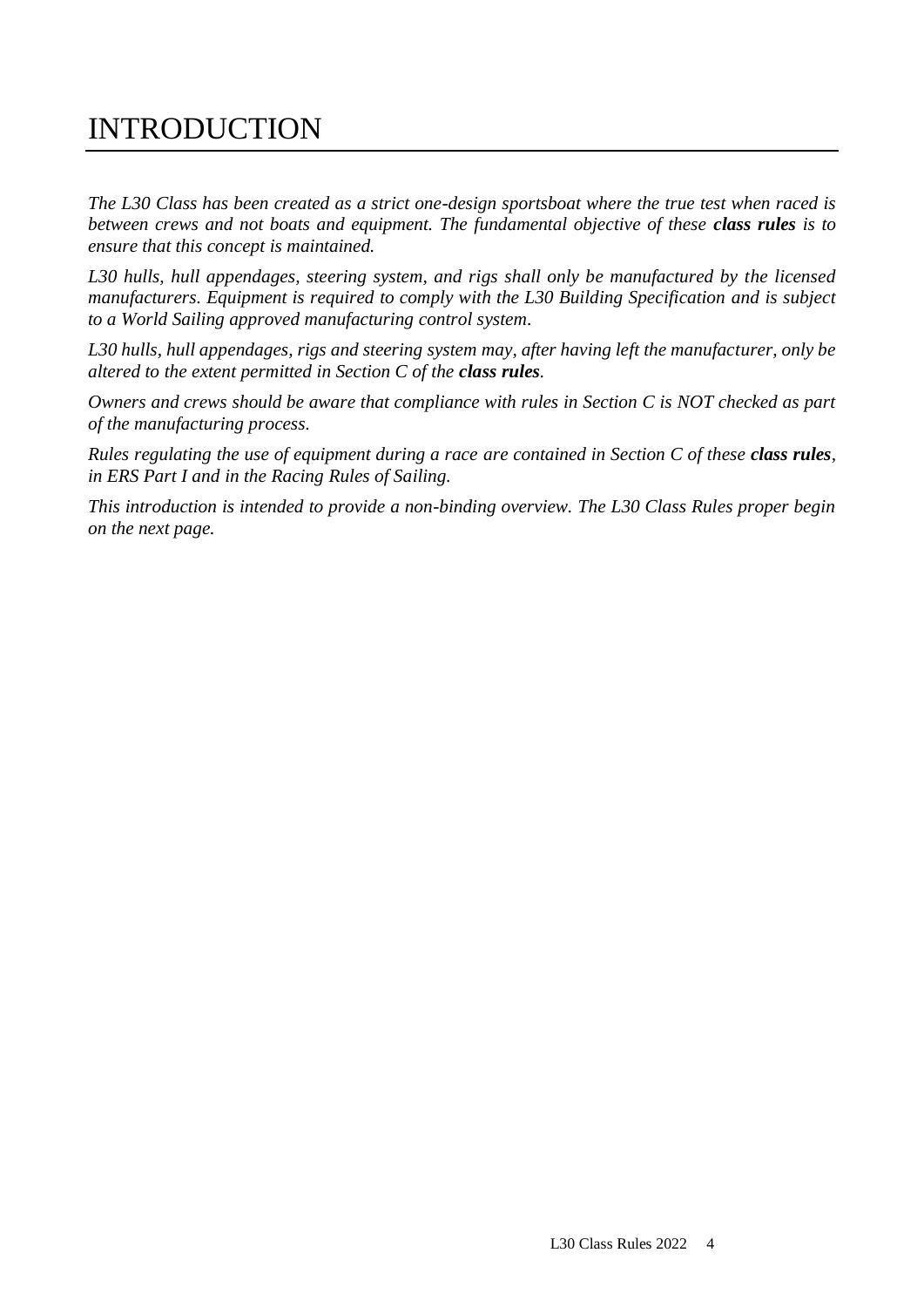## **Section A – General**

## **A.1 LANGUAGE**

- A.1.1 The official language of the class is English and in case of dispute over translation the English text shall prevail.
- A.1.2 The word "shall" is mandatory and the word "may" is permissive.
- A.1.3 The term "permanently fastened" shall mean unable to be removed with simple tools, or fixed with glue or rivets.
- A.1.4. The term "permanent" for limit marks shall mean unable to be removed and repositioned without destroying them.

## **A.2 ABBREVIATIONS**

| A.2.1 | WS         | <b>International Sailing Federation</b> |
|-------|------------|-----------------------------------------|
|       | <b>MNA</b> | WS Member National Authority            |
|       | L30CA      | L <sub>30</sub> Class Association       |
|       | <b>NCA</b> | National L30 Class Association          |
|       | <b>ERS</b> | <b>Equipment Rules of Sailing</b>       |
|       | <b>RRS</b> | Racing Rules of Sailing                 |
|       | LIC        | Licensor – L30 One Design OU            |

LM Licensed Manufacturers as agreed by the LIC and L30CA

## **A.3 AUTHORITIES AND RESPONSIBILITIES**

- A.3.1 The international authority of the class is WS which shall co-operate with the LIC and L30CA in all matters concerning these **class rules** according to L30CA proposals.
- A.3.2 Notwithstanding anything contained herein, the **certification authority** is the L30CA and has the authority to withdraw a LM **certificate** and shall do so on the request of WS.
- A.3.3. No legal responsibility with respect to these **class rules**, or accuracy of measurement, rests with :

WS an MNA the L30CA an NCA the **LIC** No claim arising from these **class rules** can be entertained

## **A.4 ADMINISTRATION OF THE CLASS**

A.4.1 WS has delegated its administrative functions of the class to the L30CA. The L30CA may delegate part or all of its functions, as stated in these **class rules**, to an NCA

## **A.5 WS RULES**

A.5.1 These **class rules** shall be read in conjunction with the ERS.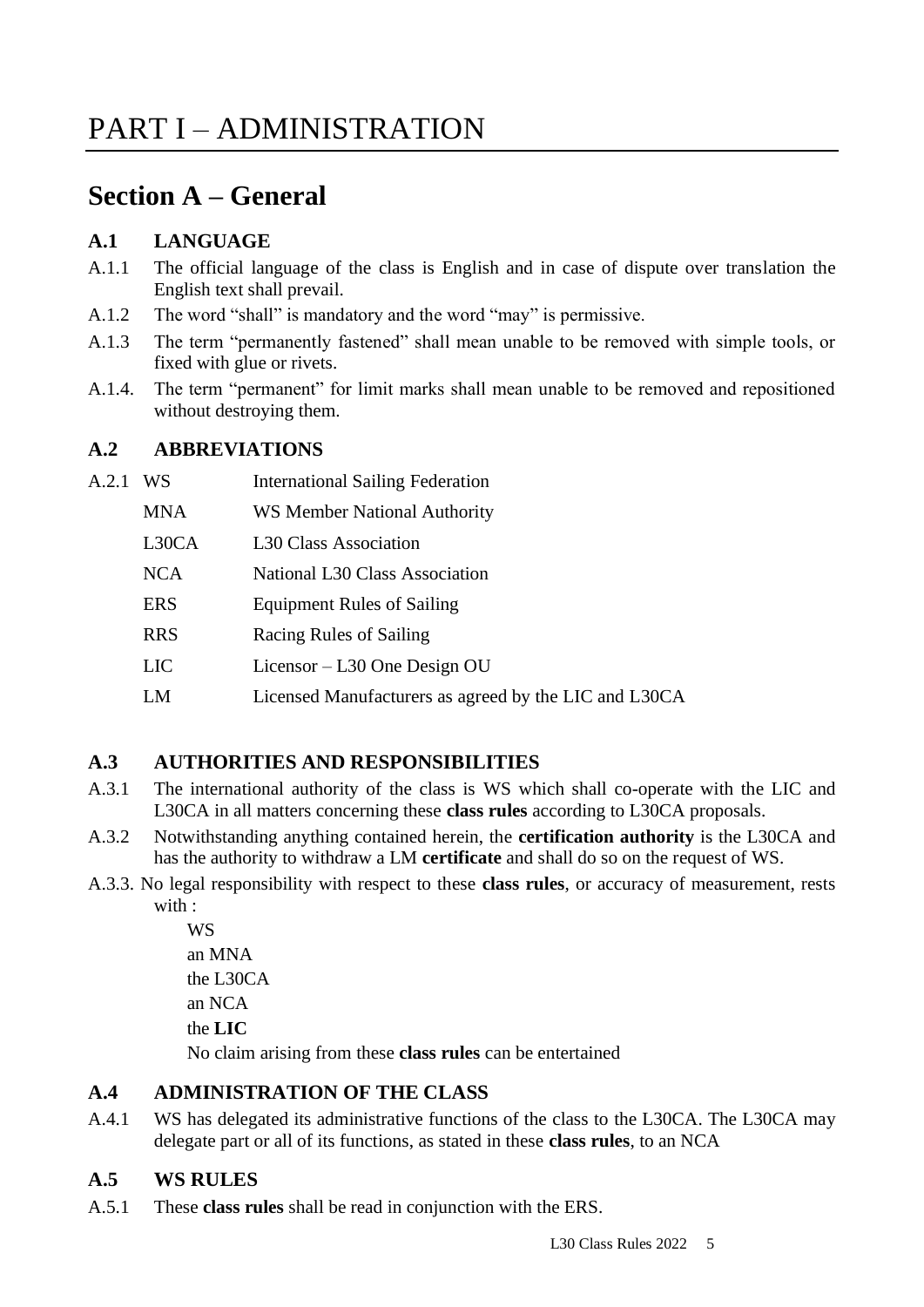A.5.2 Except where used in headings, when a term is printed in "**bold**" the definition in the ERS applies and when a term is printed in "*italics"* the definition in the RRS applies.

## **A.6 CLASS RULES VARIATIONS**

- A.6.1 At World, Continental or Regional Championships the notice of race and sailing instructions may vary these **class rules** only with the agreement of L30CA and WS.
- A.6.2 At Offshore International events the notice of race and sailing instructions may vary these class rules only with the agreement of the L30CA.
- A.6.3 At National events the notice of race and sailing instructions may vary these **class rules** only with the agreement of the L30CA, the NCA and the MNA
- A.6.4 A notice of race or sailing instruction may specify additional or alternative safety equipment.

## **A.7 CLASS RULES AMENDMENTS**

A.7.1 Amendments to these **class rules** shall be proposed by the L30CA to WS for approval, in accordance with the WS regulations.

## **A.8 CLASS RULES INTERPRETATION**

A.8.1 Interpretation of **class rules** shall be made in accordance with the WS Regulations.

## **A.9 INTERNATIONAL CLASS FEE AND WS BUILDING PLAQUE**

- A.9.1 The licensed hull builder shall pay the International Class Fee for each hull built.
- A.9.2 The L30CA shall, after having received the International Class Fee for the hull, send the WS Building Plaque to the licensed hull builder.
- A.9.3 Rights to build L30 shall rest only with builders duly licensed by LIC / WS and approved by the L30CA.

## **A.10 SAIL NUMBERS**

A.10.1 The Sail number for each boat is allocated by the L30CA and specified on the WS Building Plaque

## **A.11 HULL CERTIFICATION**

A.11.1 A LM certificate shall be delivered with each L30 by the Builder. This certificate confirms that the boat complies with the class rules and building specifications for hull, deck, keel, rudder, accommodation and deck gear, prior to delivery from builder's yard.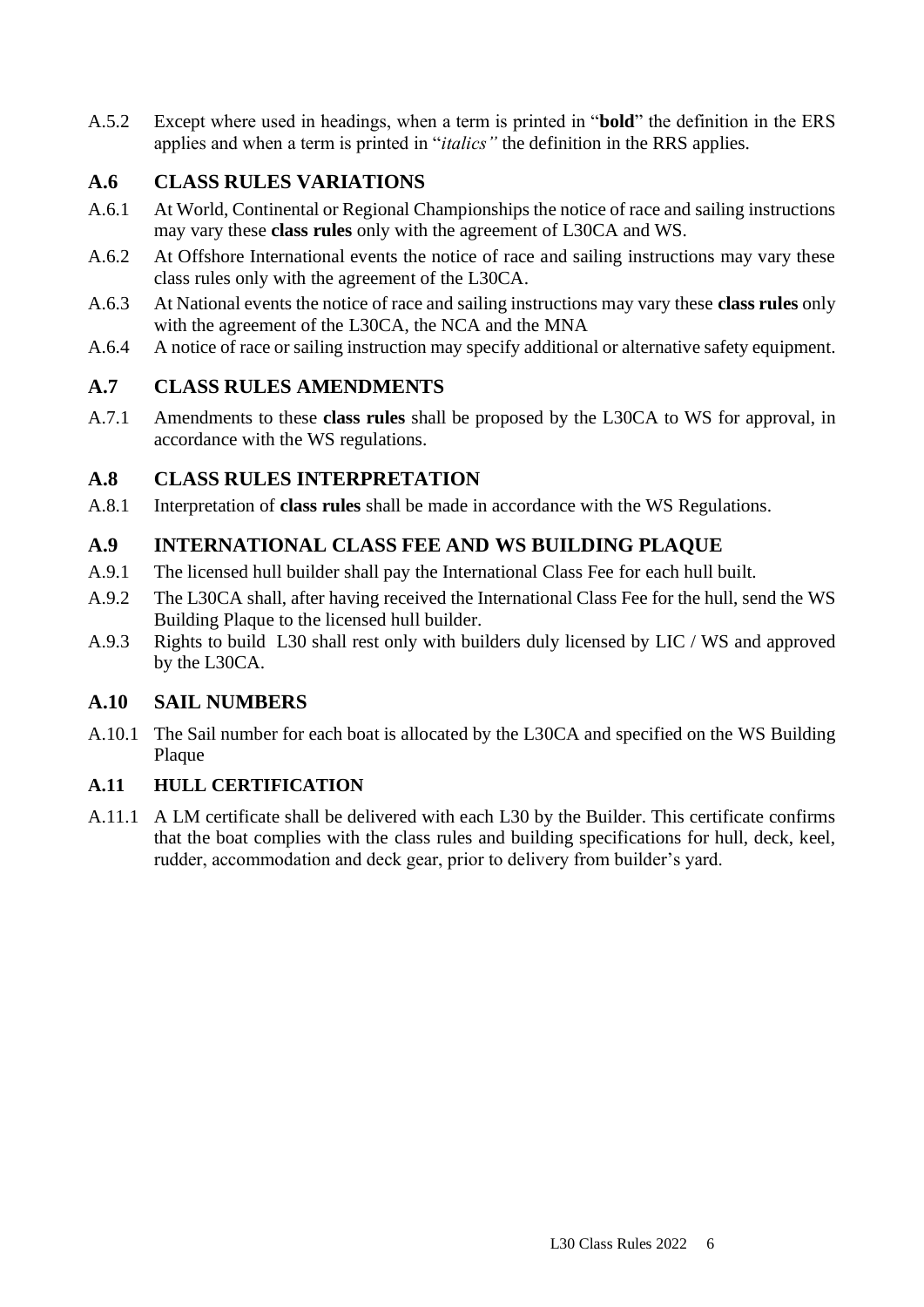## **Section B – Boat Eligibility**

For a **boat** to be eligible for *racing*, it shall comply with the rules in this section.

## **B.1 CLASS RULES AND CERTIFICATION**

- B.1.1 The boat shall:
	- (a) be in compliance with the **class rules**;
	- (b) have a valid boat LM **certificate**
	- (c) have valid **certification marks** as required by these **class rules**

## **B.2 CLASS ASSOCIATION MARKINGS**

B.2.1 All sails shall carry an L30 class sail button.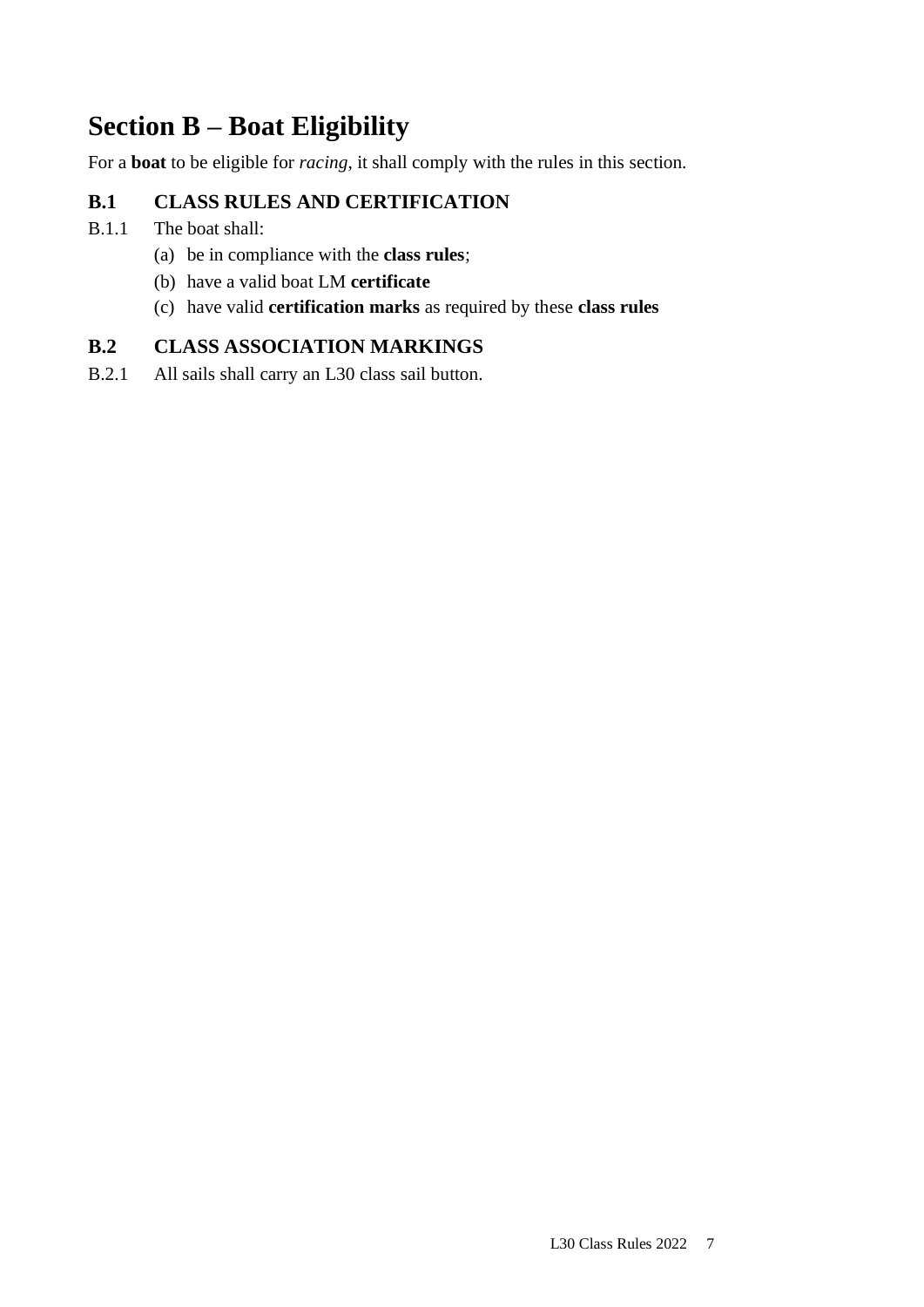# PART II – REQUIREMENTS AND LIMITATIONS

The **crew** and the **boat** shall comply with the rules in Part II when *racing*. In case of conflict, Section C shall prevail.

The rules in Part II are **closed class rules**.. Any equipment inspection shall be carried out in accordance with the ERS except where varied by Part II of these **class rules**.

## **Section C – Conditions for Racing**

## **C.1 GENERAL**

#### C.1.1 RULES

- (a) The ERS Part  $I Use of Equipment shall apply.$
- (b) RRS 55.4 shall not apply.
- (c) RRS Appendix G.1.3 (c) (3) shall not apply.

#### C.1.2. LIMITATIONS

(a) The L30 shall only be raced with **hull**, **hull appendages**, rig and steering system, as supplied by the LM conforming to these rules.

(b) Where specified in these **class rules**, parts or equipment may be replaced providing that the replacement is of a similar weight, size and type, performs the same function and is not made of carbon fibre. The replacement parts or equipment may be obtained from any supplier.

#### **C.2 CREW**

#### C.2.1. WEIGHTS

When this rule is invoked by a NoR, the following limitations on crew weighing shall apply:

- (a) The total weight of the **crew** dressed in swimwear shall be minimum 300 kg.
- (b) **Crew**s shall be weighed during the registration period prior to racing.

#### C.2.2 LIMITATIONS

- (a) The **crew** shall consist of a minimum of 4 persons except for Double Handed events.
- (b) The number of **crew** shall not change during a race series
- (c) No **crew** member shall be substituted during an event without the approval of the race committee.
- (d) No person is permitted to race a L30 in any event unless the owner, or a joint owner, or a nominated representative of an organisation owning the L30 is a current Full Member and one person on board is either a Full Member or Associate Member of the Class Association.

#### **C.3 PERSONAL EQUIPMENT**

#### C.3.1 MANDATORY

(a) The **boat** shall be equipped with a **personal flotation device** for each **crew** member to the minimum standard ISO 12402-5 (Level 50), or USCG Type III, or AUS PFD 1. A NoR may specify higher level **personal flotation device** requirements.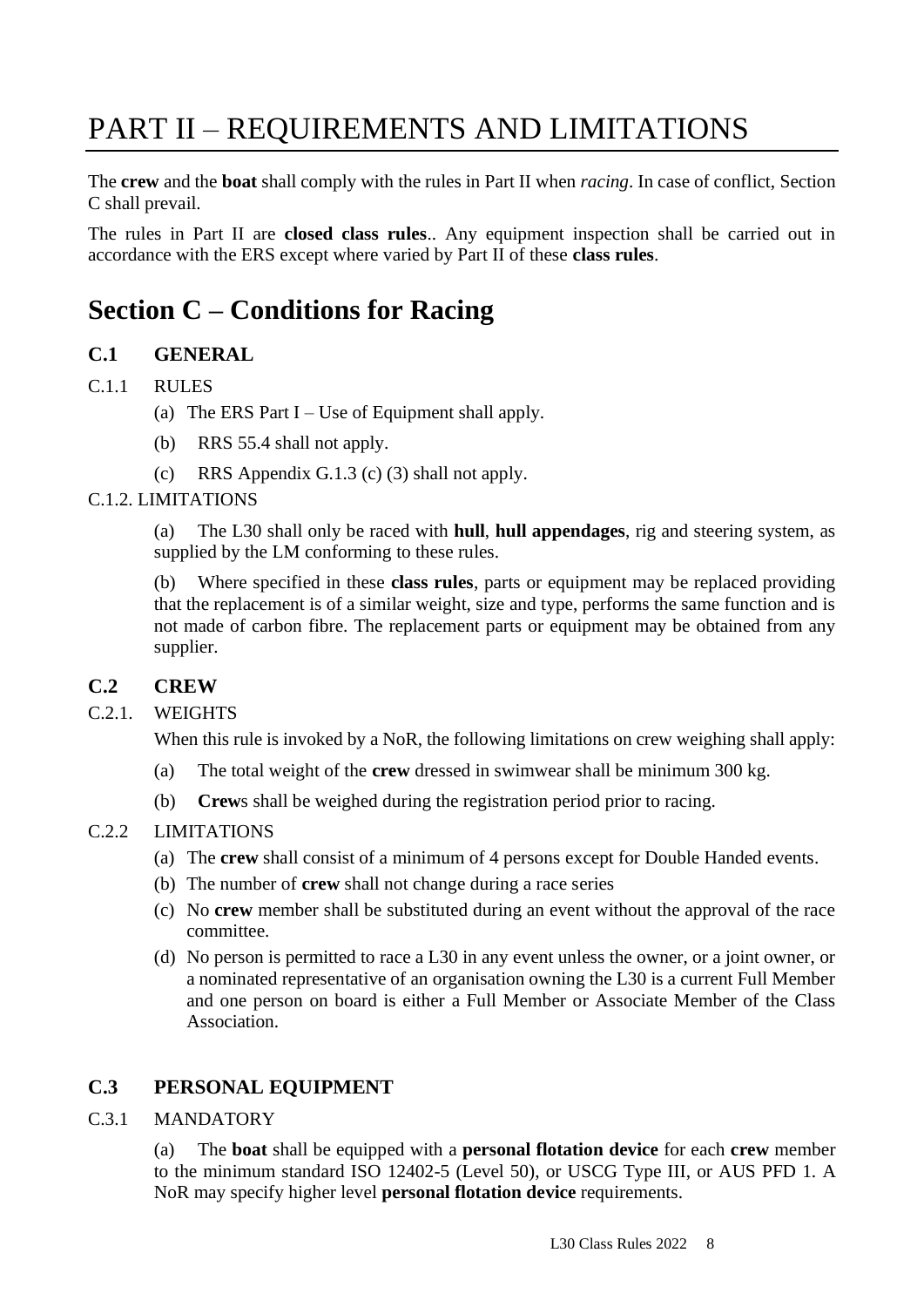#### C.3.2 OPTIONAL

The following items may only be carried on board when permitted in the Notice of Race and/or Sailing Instructions:

(a) Mobile telephones

### **C.4 ADVERTISING**

#### C.4.1 LIMITATIONS

Advertising shall only be displayed in accordance with WS Regulation 20 - Advertising Code.

#### **C.5 PORTABLE EQUIPMENT**

Replacement of the following items is permitted. Parts may be obtained from any supplier unless otherwise stated.

#### C.5.1 FOR USE

#### (a) MANDATORY

Safety Equipment shall include the following items, however a NoR may specify additional safety equipment items:

- (1) One horseshoe lifebuoy attached at the stern.
- (2) A bucket of minimum volume 9 litres on a lanyard not less than 2m in length and 4mm in diameter.
- (3) One anchor shall not weigh less than 8 kg (including shackle) and a minimum of 2 m of 8 mm chain or lead-cored rope that shall be securely stowed in anchor locker when not in use.
- (4) A non-floating line, minimum of 30m long of not less than 10mm in diameter.
- (5) A floating throwing line, minimum of 10m long and 6mm in diameter shall be attached at the stern.
- (6) Two fire extinguishers, minimum weight of 1.0kg,
- (7) A functioning VHF radio
- (8) First Aid Kit in waterproof container or bag
- (9) One rope-cutting knife easily available, attached to the steering wheel pedestal.
- (10) Toolkit of minimum weight of 3,0 kg incl. wire cutting device
- (11) Four flares, two red and two orange smoke, within date, shall be stored in a watertight container or bag.
- (12) 2 batteries of minimum weight 20.0 kg each

#### (b) OPTIONAL

- (1) Any electronic navigation or tactical racing devices are allowed to use while *racing*.
- (2) The carrying of loose ropes, fenders, spares, and any safety equipment is unrestricted provided their fixing does not change the structural properties of the **boat** and gives no performance advantage.
- (3) Any system of tape, rope or clips intended only to keep **crew** water bottles in place .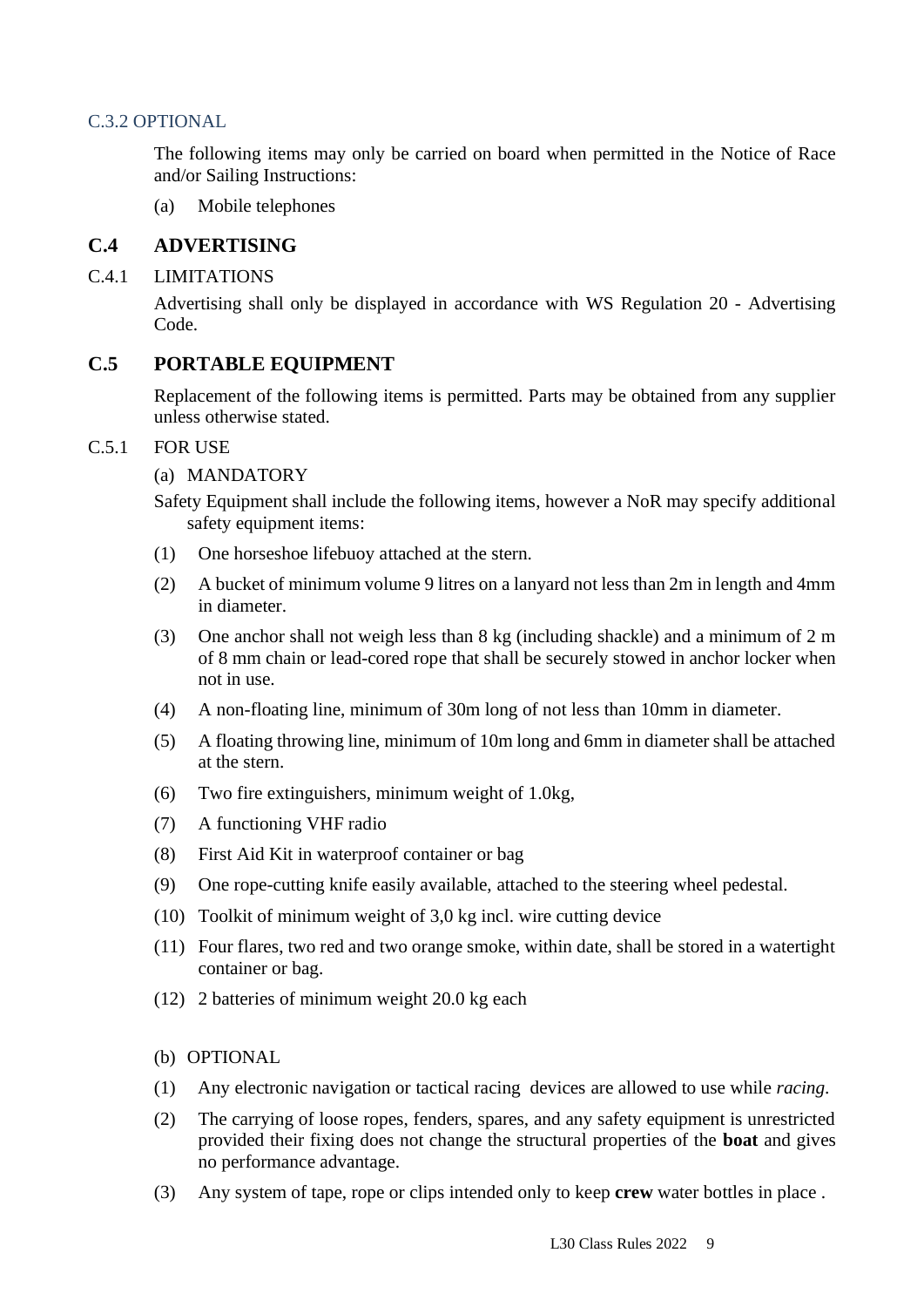- (4) Charts and means for recording compass headings.
- (5) Fittings or bags may be added provided their sole function is to stowe equipment and/or food and/or drinks.
- (6) Weed sticks

#### C.5.2 NOT FOR USE

- (a) MANDATORY
- (1) An engine of minimum 4 kW power in functional condition. If the engine is of the outboard or retractable type, a dummy saildrive obtained by an LM shall be installed on the centreplane at a distance of 2900 mm +/- 5mm from the **hull datum point** to aft edge of the intersection of the hull and the saildrive measured along the hull surface, as in diagram C.5.2

#### Diagram C.5.2 Saildrive installation



#### **C.6 BOAT**

#### C.6.1 WEIGHT

weight shall be taken including the following: the engine, batteries, compass bracket, throwing line in C.5.1 (a) (5) and any fittings or bags in C.5.1(b) (5).

|                    | minimum   | maximum |
|--------------------|-----------|---------|
| <b>Boat weight</b> | $2230$ kg |         |

#### C.6.2 CORRECTOR WEIGHTS

(a) **Corrector weights**, if needed, shall be installed in water containers at the locations shown in Drawing 1, with 50% of the weight at position 1 (in front), and 50% of the weight in position 2 (aft). The weight shall be indicated on each **corrector weight** in a clearly visible way for equipment inspection.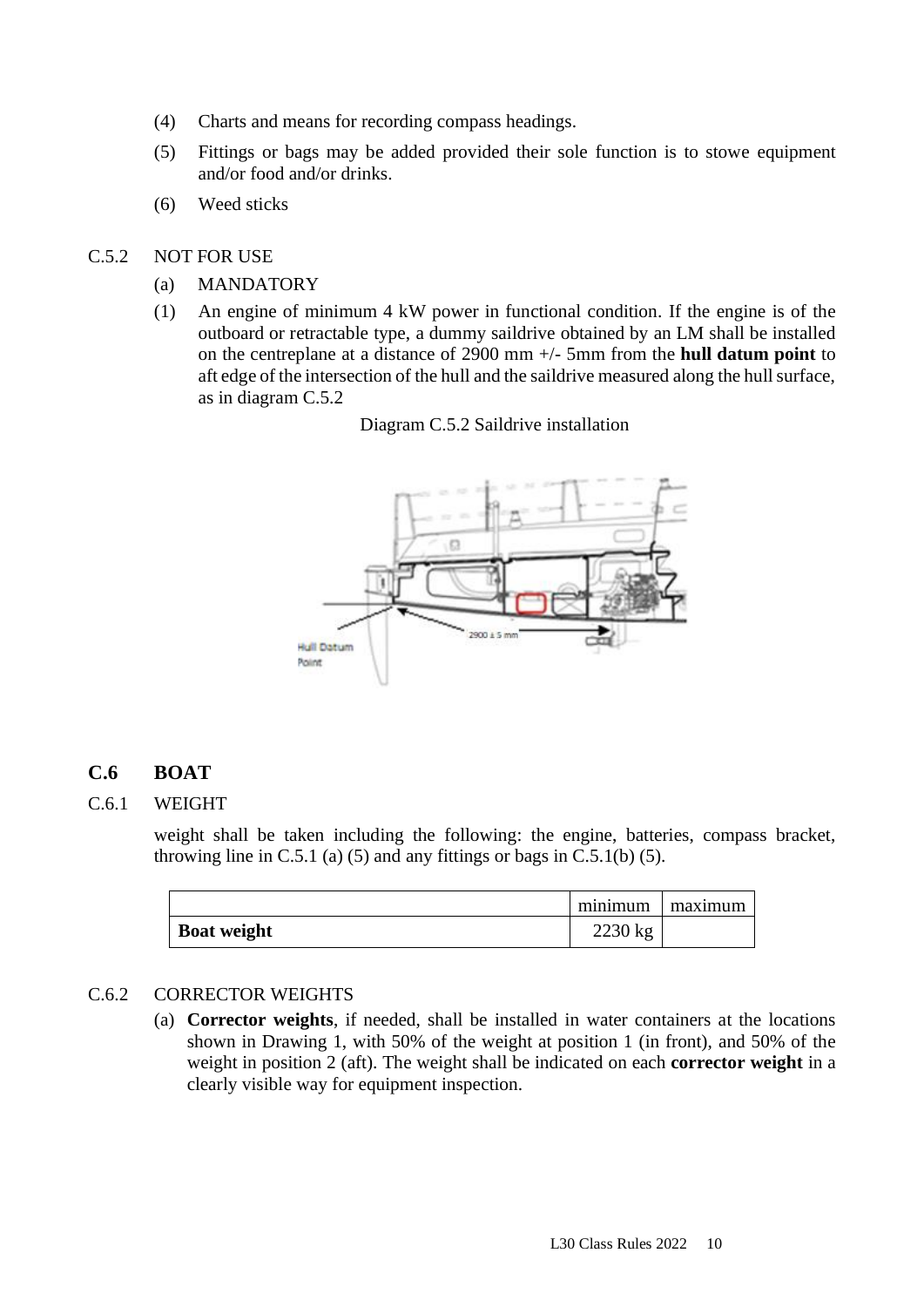#### Diagram C.6.2 Corrector Weight Positions



#### C.6.3 MODIFICATIONS AND MAINTENANCE

- (a) No performance advantage shall be obtained from any replacement, addition or **repair** permitted by these **class rules**.
- (b) The method of attachment of any fitting to the **boat** is unrestricted but shall not modify the fitting's position, the effective operation of the fitting nor the intended purpose or action of any equipment and provided their fixing gives no performance advantage.
- (c) The use of flexible adhesive tape, plastic or stainless rings, Velcro, rope or shock cord, shackles and bobbles is unrestricted as long as this does not modify the effective sheeting of any **sail** nor the intended purpose or action of any equipment.
- (d) Replacement of any **boat** equipment, including but not limited to **hull appendages**, rig, **sails**, battens, steering wheels, shall be only those produced by a LM except where otherwise authorised by these **class rules**.
- (e) **Repairs** and **maintenance** including but not limited to painting and **sanding** may be carried out provided repairs are made in such a way that the essential shape, characteristics or function of the original are not affected.
- (f) **Maintenance** may include the replacement of fastenings with alternatives from any supplier, provided that the equipment is replaced in the original position.
- (g) PVC film may be attached to any part of the **hull**, **sails** or **spars**, provided their fixing gives no performance advantage.
- (h) Tell tales may be added to any part of the jib, mainsail or rig.

## **C.7 HULL**

#### C.7.1 MODIFICATIONS, MAINTENANCE AND REPAIR

(a) Waxing and polishing of the **hull** is permitted provided the intention and effect is to polish the **hull** only.

(b) **Repairs** are permitted; however, an **official measurer** shall verify that the external shape is the same as before the repair and that no substantial stiffness, or other, advantage has been gained as a result of the repair.

(c) Any work intended or with the effect of lightening the **hull** or improving, shape or performance beyond the original is not permitted.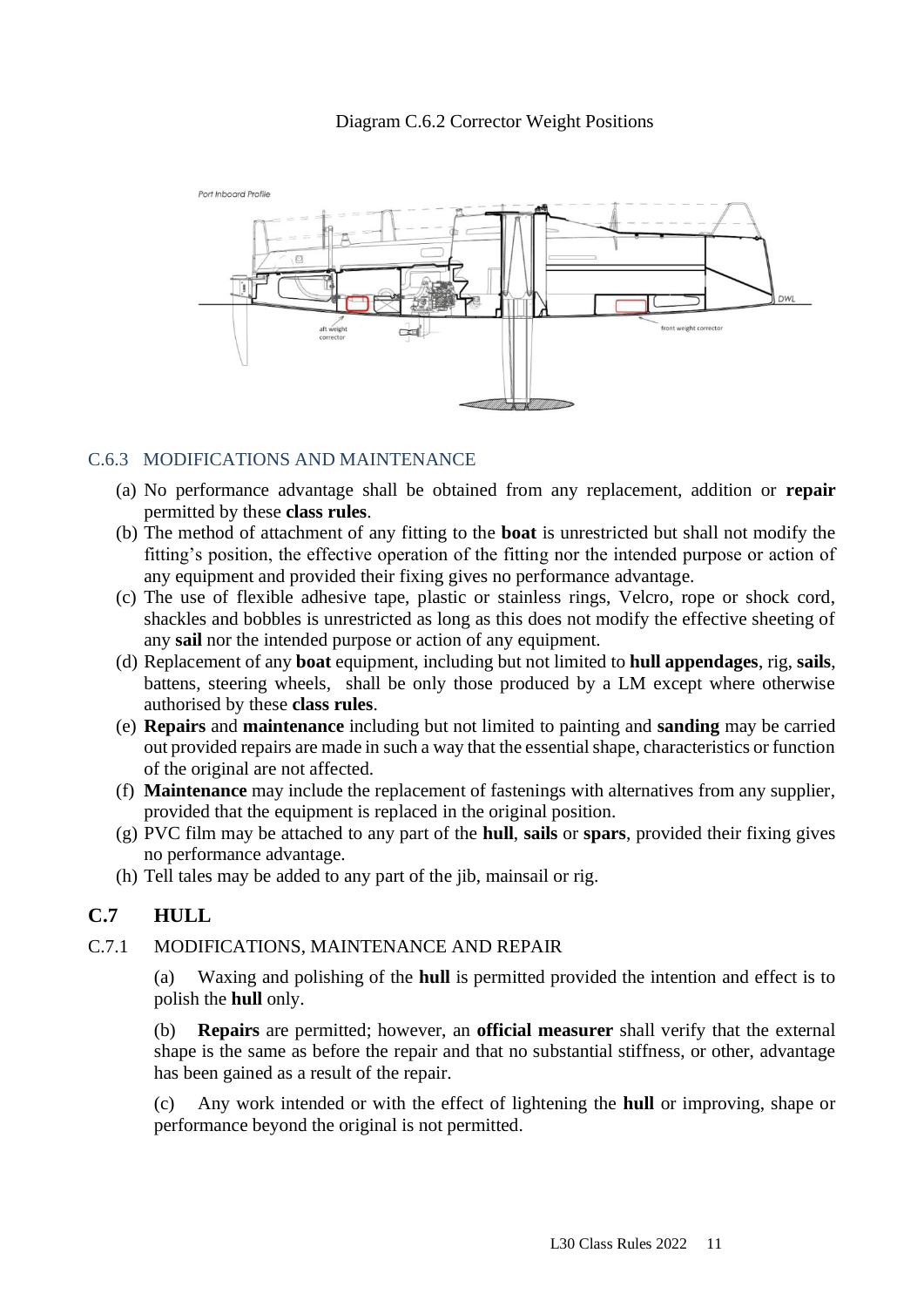#### C.7.2 FITTINGS

(a) USE

(1) Fittings shall be arranged as supplied by the LM except that the spinnaker sheet blocks may be arranged with the ratchet block

#### (b) REPLACEMENTS

Replacement of the following items is permitted. Parts may be obtained from any supplier

- (1) Blocks
- (2) Cleats
- (3) Mainsheet swivel base
- (4) Shackles, pins,
- (5) Inspection hatches

#### C.7.3 ADDITIONS AND ALTERATIONS TO HULL

The following additions and alterations are permitted. Parts may be obtained from any supplier:

(a) Non slip material of any kind (maximum thickness 5mm) may be added to the deck and cockpit.

- (b) Packers may be fitted under cleats
- (c) Calibration marks
- (d) Fittings for speed/depth may be fitted flush to the **hull** surface.
- (e) Anti-fouling coating may be applied to the **hull** surface.

## **C.8 HULL APPENDAGES**

#### C.8.1 MODIFICATIONS, MAINTENANCE AND REPAIR

(a) Permitted actions:

(1) Waxing and polishing of the **hull appendages** provided the intention and effect is to polish the **hull appendages** only.

(2) **Repairs** are permitted; however, an **official measurer** shall verify that the external shape is the same as before the repair and that no substantial stiffness, or other, advantage has been gained as a result of the repair.

#### C.8.2. LIMITATIONS

(a) Only one **keel** and two **rudder** blades provided by LM shall be used during an event, except when an item has been lost or damaged.

(b) The keel shall be of the category B type. The nominal maximum **fin depth** of the category B type keels shall be 1440 mm.

#### **C.9 RIG**

#### C.9.1 MODIFICATIONS, MAINTENANCE AND REPAIR

Replacement of the following items is permitted. Parts may be obtained from any supplier:

(a) Cleats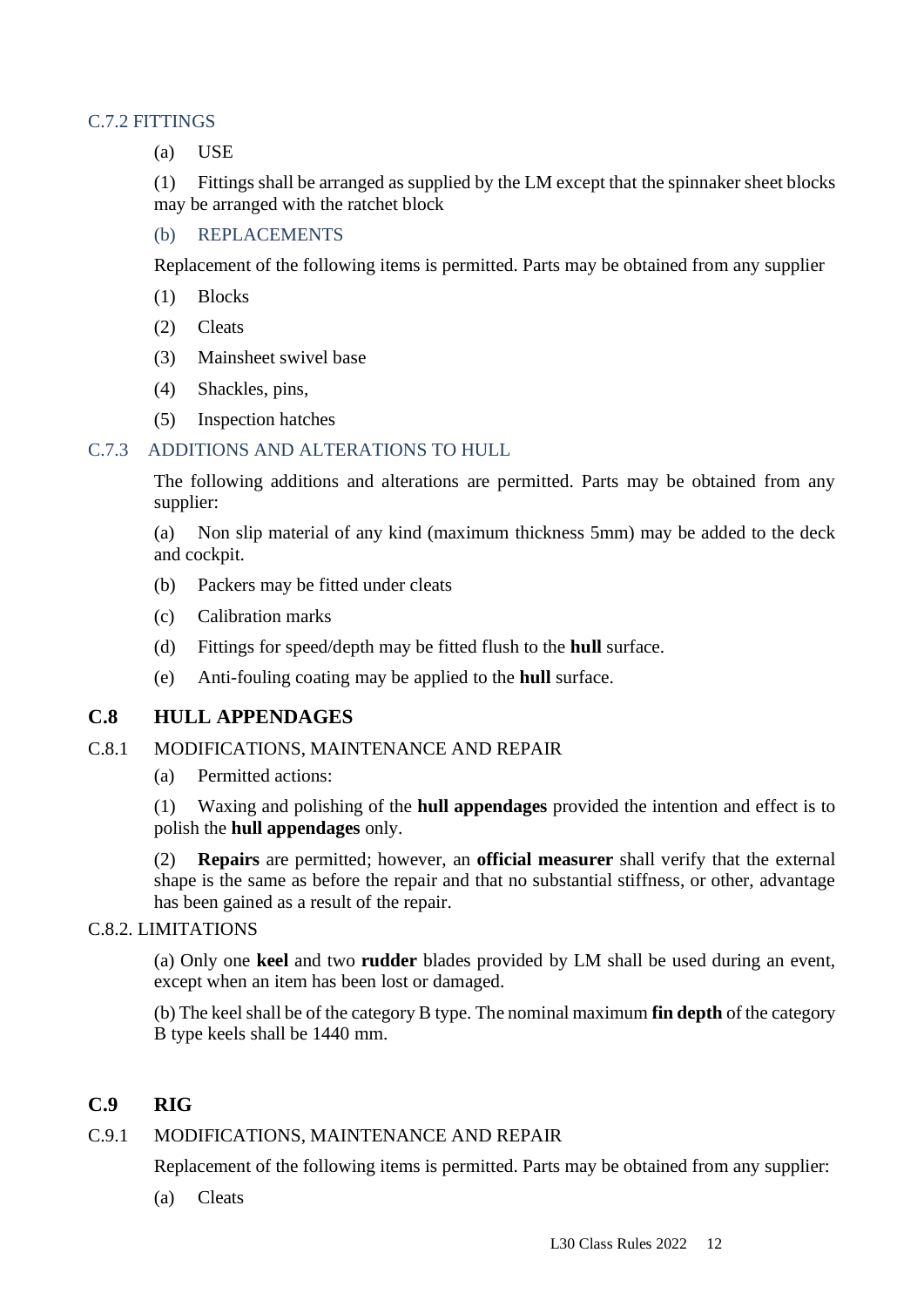(b) Sheave blocks

#### C.9.2 FITTIGS

The following may be added to the rig. Parts may be obtained from any supplier:

(a) A mechanical wind indication device may be fitted to the top of the **mast**.

(b) A cover may be fitted around the **mast** between the deck and the gooseneck provided its fixing gives no performance advantage.

#### C.9.3 STANDING RIGGING

Replacement of the standing **rigging** is permitted using only parts as supplied by the LM.

- (a) USE
- (1) Standing **rigging** shall be arranged as supplied by the LM according to the Deck & Rig Plan.

#### C.9.4 RUNNING RIGGING

Replacement of the running **rigging** is permitted and may be obtained from any supplier. Ropes may be tapered.

- (a) USE
- (1) For boats built from January 2019, **running rigging** shall be arranged as supplied by the LM according to the Deck & Rig Plan. Boats built until December 2018 may use **running rigging** either as originally provided by the LM or according to the Deck and Rig Plan.
- (2) Ropes of any fibre may be used.

#### C.9.5 BOWSPRIT

- (a) USE
- (1) The **bowsprit** shall be fully retracted at all times other than when the spinnaker is set or in the act of being set or recovered.
- (2) Bobstay may be fitted to the **bowsprit.**
- (3) The nylon **bowsprit** retainers may be sanded.

#### **C.10 SAILS**

#### C.10.1 MODIFICATIONS, MAINTENANCE AND REPAIR

- (a) **Sails** shall not be altered in any way except as permitted by these **class rules**.
- (b) Routine **maintenance** and **repairs** are permitted

#### C.10.2 LIMITATIONS

(a) Not more than 1 mainsail, 1 light jib, 1 medium jib, 1 heavy jib, 2 asymmetric spinnakers and 1 Code0 shall be used at an event.

#### C.10.3 MAINSAIL

(a) IDENTIFICATION

(1) The sail number shall be in accordance with the RRS Appendix G and shall be displayed on each side of the mainsail as shown on Diagram C.10.3.

(2) For **boats** chartered or loaned for an event, the sail number may not correspond with the number specified in A.10.1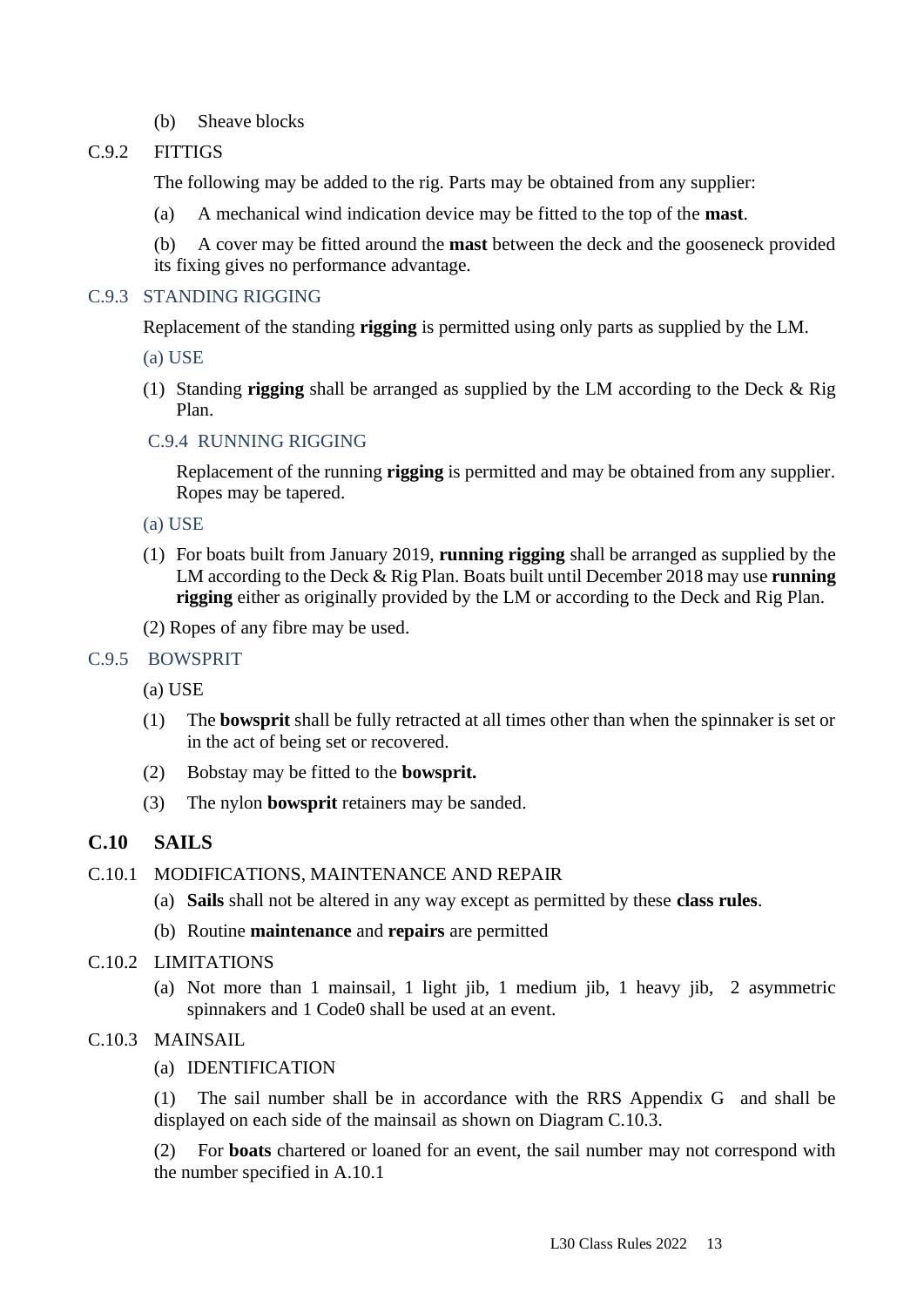(3) The Class Insignia shall be the L30 logo as prescribed by the LIC, and shall be displayed above the second top batten as shown on Diagram C.10.3

(4) the National flag shall be applied above second batten on both sides of the sail for the whole width of the mainsail as shown on Diagram C.10.3

- (b) USE
- (1) The sail shall be hoisted on a halyard
- (2) The Luff shall be attached to a mainsail luff slide system.
- (3) The clew shall be attached to the outhaul and down to the boom
- (4) The sail shall be set so that the aftmost visible part of the **leech**, projected at 90° to the **boom**, is forward of the **outer point**. This changes ERS B.1.3.



Diagram C.10.3 Mainsail Identification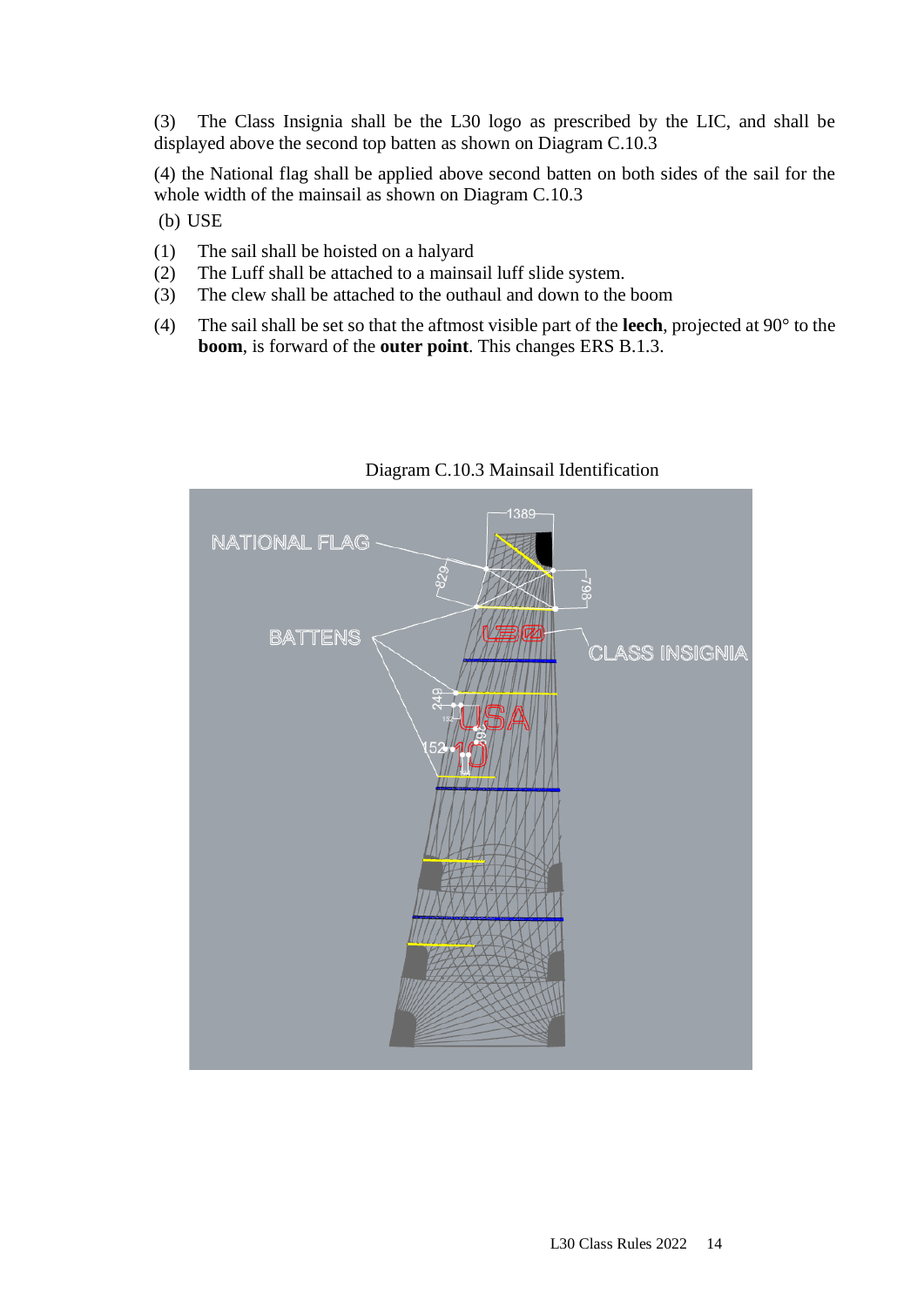## **Section D – Hull**

## **D.1 PARTS**

- D.1.1 MANDATORY
	- (a) Hull shell
	- (b) Deck

## **D.2 GENERAL**

### D.2.1 RULES

- (a) The **hull** shall comply with the IL30CA building specification and the **class rules** in force at the time of initial **certification**
- (b) All tolerances referred to in these documents are for manufacturing purposes only, and shall not be used for optimization
- (c) Moulds for hull shell, deck and interior structure shall be generated from the original tooling of L30 One Design OU.

### D.2.3 DEFINITIONS

(a) HULL DATUM POINT

The **hull datum point** is on the centreplane at the hull to transom intersection.

### D.2.4 IDENTIFICATION

- (a) The **hull** shall carry the WS Plaque permanently placed at starboard side, inside the cockpit near the transom.
- (b) The builder's number incorporating the **boat** sail number shall be engraved on the starboard aft corner of the **hull** close to and under the sheerline.

## **D.3 HULL SHELL**

- D.3.1 CONSTRUCTION
	- (a) The hull shell shall be built by a LM in a LIC approved mould in accordance with the L30CA building specification.

## **D.4 DECK**

- D.4.1 CONSTRUCTION
	- (a) The deck shall be built by a LM in a LIC approved mould in accordance with the L30CA building specification.

## **D.5 HULL MODIFICATIONS**

D.5.1 The **hull** shall not be modified in any way except as permitted by Section C of these **class rules**.

#### **D.6 HULL FITTINGS**

D.6.1 **Hull** fittings shall comply with the Building Specification in force at the time of manufacture except when altered, added or replaced as permitted by Section C of these **class rules**.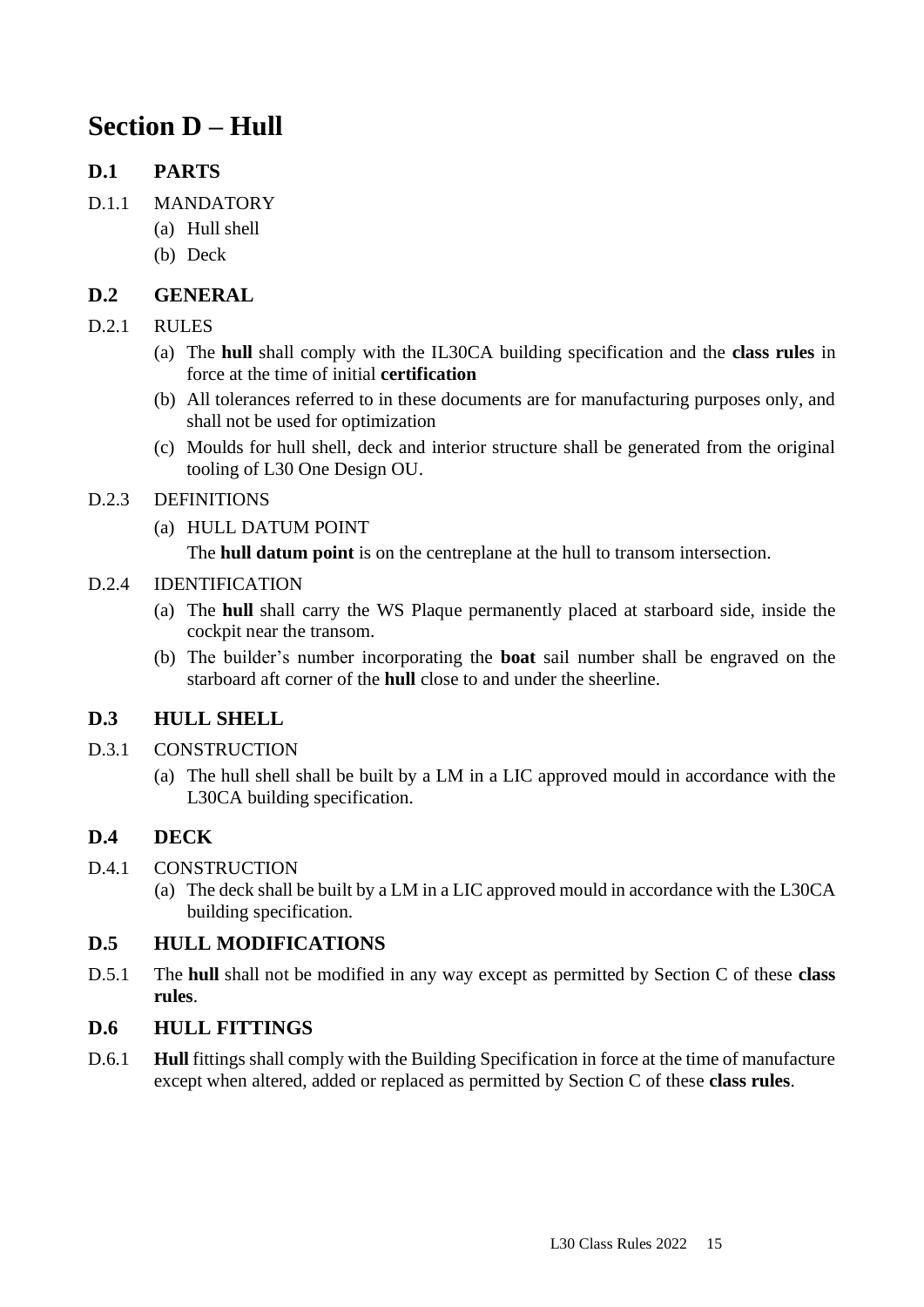## **Section E – Hull Appendages**

## **E.1 PARTS**

- E.1.1 MANDATORY
	- (a) **Keel**
	- (b) **Rudder**

## **E.2 GENERAL**

- E.2.1 KEEL AND RUDDER SPECIFICATIONS
	- (a) The **keel**, **rudder** blade and **rudder** stock assembly shall comply with the Building Specification in force at the time of manufacture.

## E.2.2 MANUFACTURER

- (a) The **keel**, **rudder** blade and **rudder** stock shall be made only by a LM.
- E.2.3. KEEL AND RUDDER ALTERATIONS
	- (a) The **keel**, **rudder** blade and **rudder** stock shall not be altered in any way except as permitted by Section C of these **class rules**.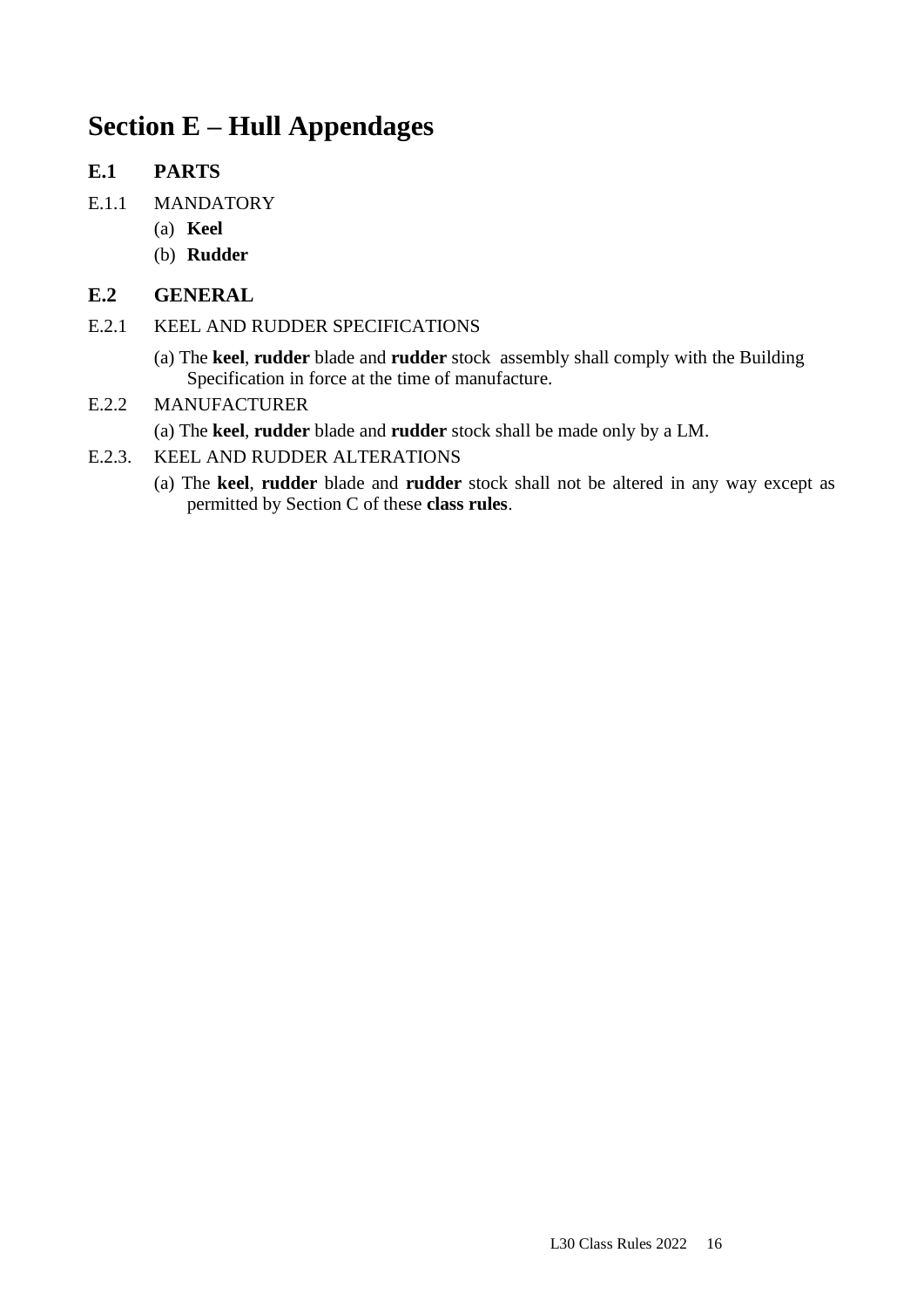## **Section F – Rig**

## **F.1 PARTS**

- F.1.1 MANDATORY
	- (a) Mast
	- (b) Boom
	- (c) Standing rigging
	- (d) Running rigging
	- (e) Bowsprit

## **F.2 GENERAL**

- F.2.1 RULES
	- (a) The **spars** and their fittings shall comply with the L30CA Building Specification in force at the time of manufacture of the spar.
	- (b) The **standing** and **running rigging** shall comply with the L30CA Building Specification in force at the time of manufacture of the spar.
- F.2.2 MODIFICATIONS, MAINTENANCE AND REPAIR
	- (a) **Spars** shall not be altered in any way except as permitted by these **class rules**.

### F.2.3 DEFINITIONS

(a) The **limit marks** shall be of a contrasting colour, and with a minimum width of 20 mm, and shall be permanently marked on the spars.

#### F.2.4 MANUFACTURER

(a) Mast, boom and bowsprit including spares and replacements may be produced only by a LM.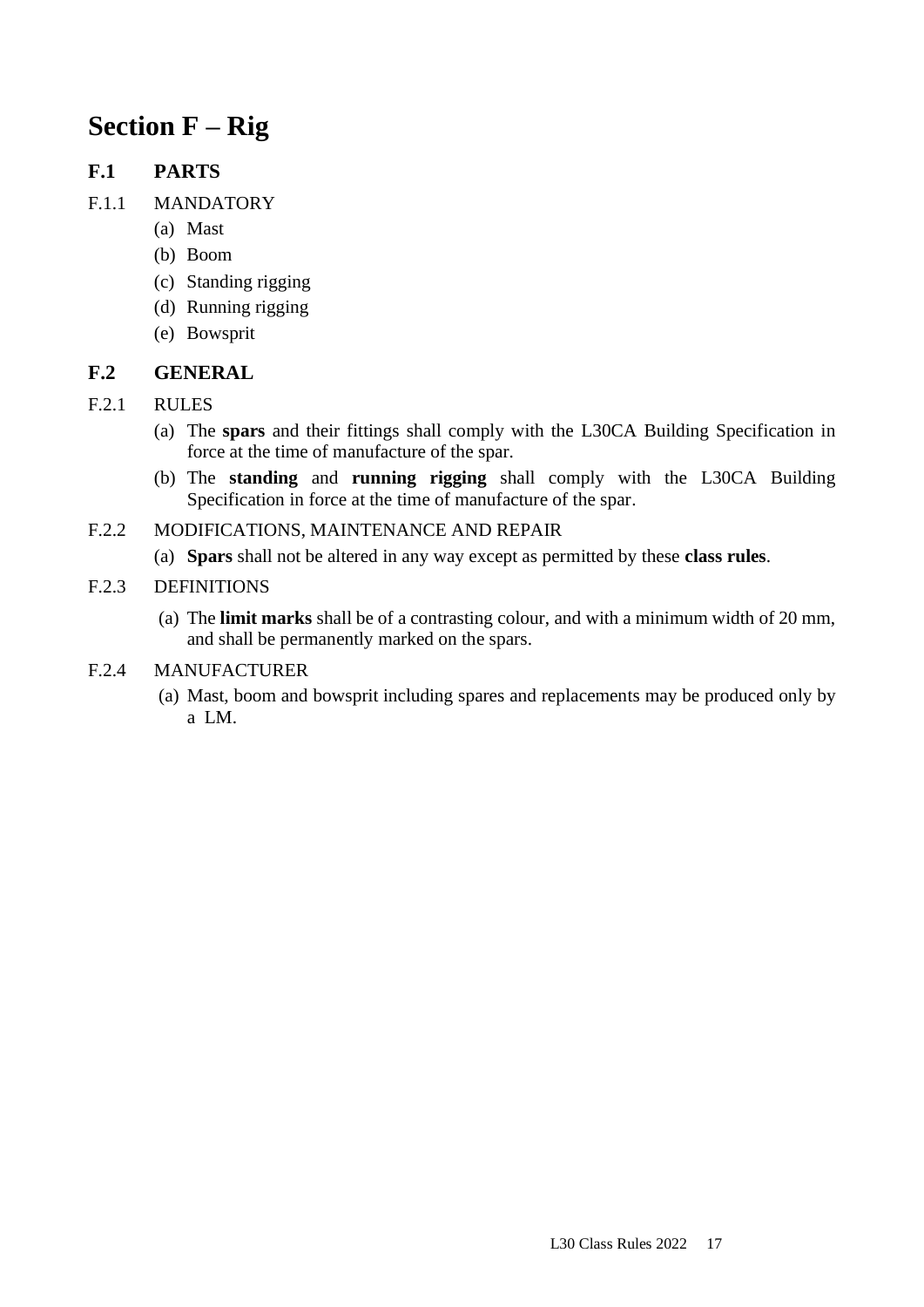## **Section G – Sails**

## **G.1 PARTS**

- G.1.1 MANDATORY
	- (a) Mainsail
	- (b) Headsails

### G.1.2 OPTIONAL

- (a) Assymetric spinnaker
- (b) Code0

## **G.2 GENERAL**

### G.2.1 RULES

- (a) Sails shall be constructed and measured in accordance with ERS except for reinforcements, which are free, and for all definitions outlined in the present **class rules**.
- (b) **Sails** shall comply with the current **class rules.**
- (c) The following applies to **headsails**:
	- (i) When the **clew** or the **tack** has a cut-out, the **corner point** shall be found by extending the associated **sail edges** beyond the cut-out starting points and then finding the intersection point.
	- (ii) An FRP batten of uniform stiffness and approximately 2 mm in thickness shall be used to create **sail edge** extensions.
	- (iii) Not more than 200mm of the batten's length shall be used for **sail edge** extension purposes.
	- (iv) The batten shall be held at points outside the part used for extensions.
	- (v) The batten shall be positioned with one point approximately at the expected **corner point** and a second point touching the **sail edge** to be extended at not more than 200mm away from the first point.
	- (vi) If the **sail edge** is curved, the batten shall be bent to follow the **sail edge** between the cut-out starting point and the second point described in (v).
	- (vii) The procedure above shall be repeated to find the other **sail edge** extension.
	- (viii) Rule  $G(2.1(c)$  modifies ERS H.5.4.

## G.2.2 CERTIFICATION

- (a) The **official measurer** shall **certify** mainsails and headsails in the **tack** and spinnakers in the **head** and shall sign and date the **certification mark**. Sails may be **certified** without identification on them.
- (b) Sails shall carry the sail button/sticker issued by L30CA attesting that the class royalty fee has been paid, and located for mainsails and headsails in the tack and spinnakers in the head.

#### G.2.3 SAILMAKER

(a) The sailmaker is optional.

## **G.3 MAINSAIL**

G.3.1 IDENTIFICATION

The class insignia design is shown in Diagram G.3.1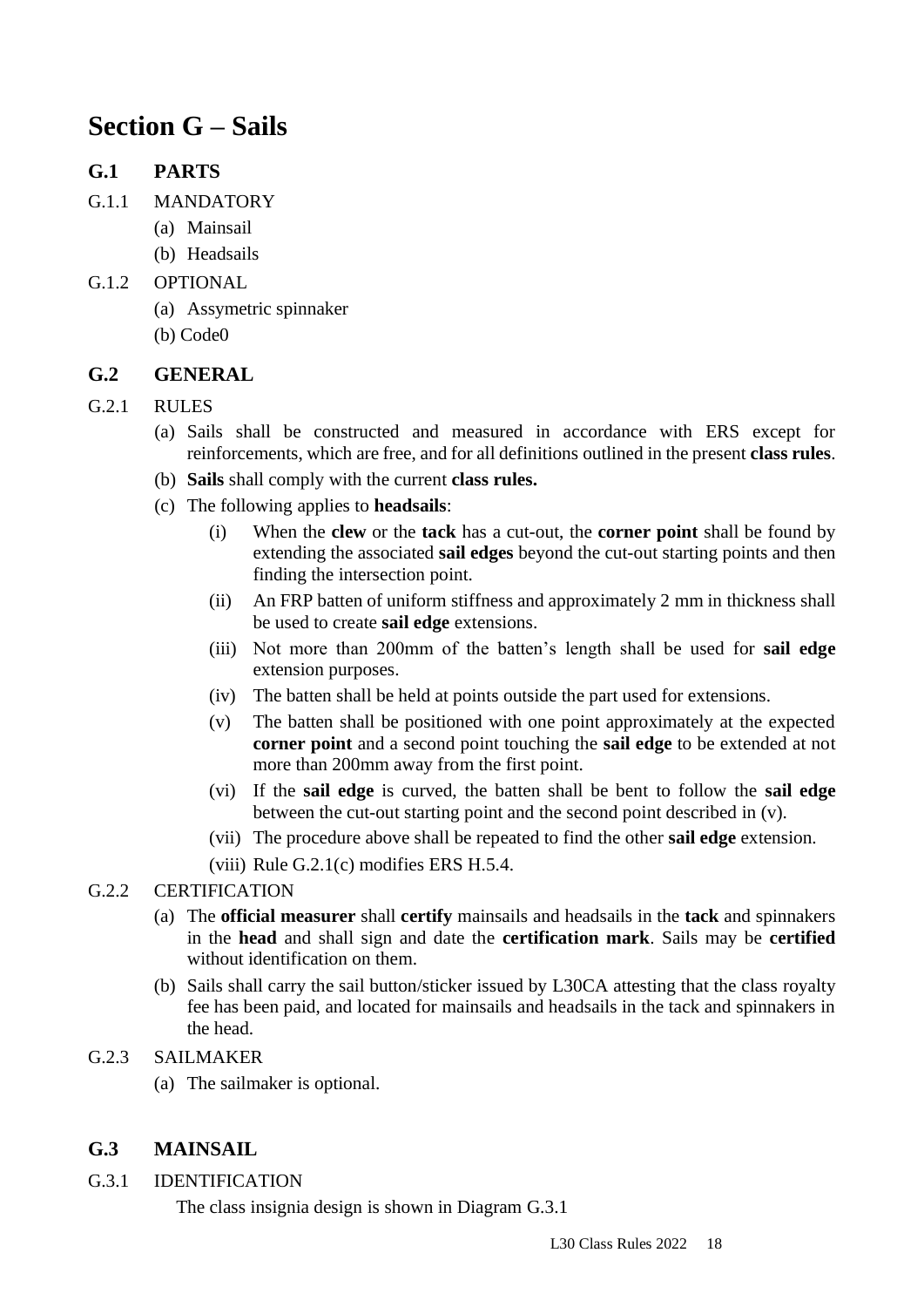

## G.3.2 MATERIALS

- (a) The ply and ply fibres may consist of any material.
- (b) Sail reinforcement may consist of any material

#### G.3.3 CONSTRUCTION

- (a) The construction shall be: soft sail;
- (b) The mainsail shall have six batten pockets in the leech numbered in order from head to clew. The top three batten pockets  $(\#1, \#2 \& \#3)$  shall be full length extending from luff to leech.
- (c) Battens shall be made of GRP.
- (d) The following are permitted: Stitching, glues, tapes, bolt ropes, corner eyes, headboard with fixings, Cunningham eye or pulley, **batten pockets, batten pocket patches**, batten pocket elastic, batten pocket end caps, mast and boom slides, leech lines with cleat, **windows** of free size, reefing points, tell tales, sail shape indicator stripes and items as permitted or prescribed by other applicable *rules*.
- (e) The **leech** shall not extend aft of straight lines between:
	- the **aft head point** and the intersection of the **leech** and the upper edge of the nearest **batten pocket,**
	- the intersection of the **leech** and the lower edge of a **batten pocket** and the intersection of the **leech** and the upper edge of an adjacent **batten pocket** below,
	- the **clew point** and the intersection of the **leech** and the lower edge of the nearest **batten pocket**.

#### G.3.4 Dimensions

| Mainsail                                      | Minimum | Maximum  |
|-----------------------------------------------|---------|----------|
| Luff length                                   |         | 10695mm  |
| <b>Leech length</b>                           |         | 11250 mm |
| <b>Foot length</b>                            |         | 3660 mm  |
| Top width                                     |         | 1200 mm  |
| <b>Clew point to aft head point distance</b>  |         | 10900 mm |
| Three-quarter width                           |         | 1940 mm  |
| <b>Half</b> width                             |         | 2640 mm  |
| Inside batten pocket length $(\#4 \#5 \#6)$ : |         | 1350 mm  |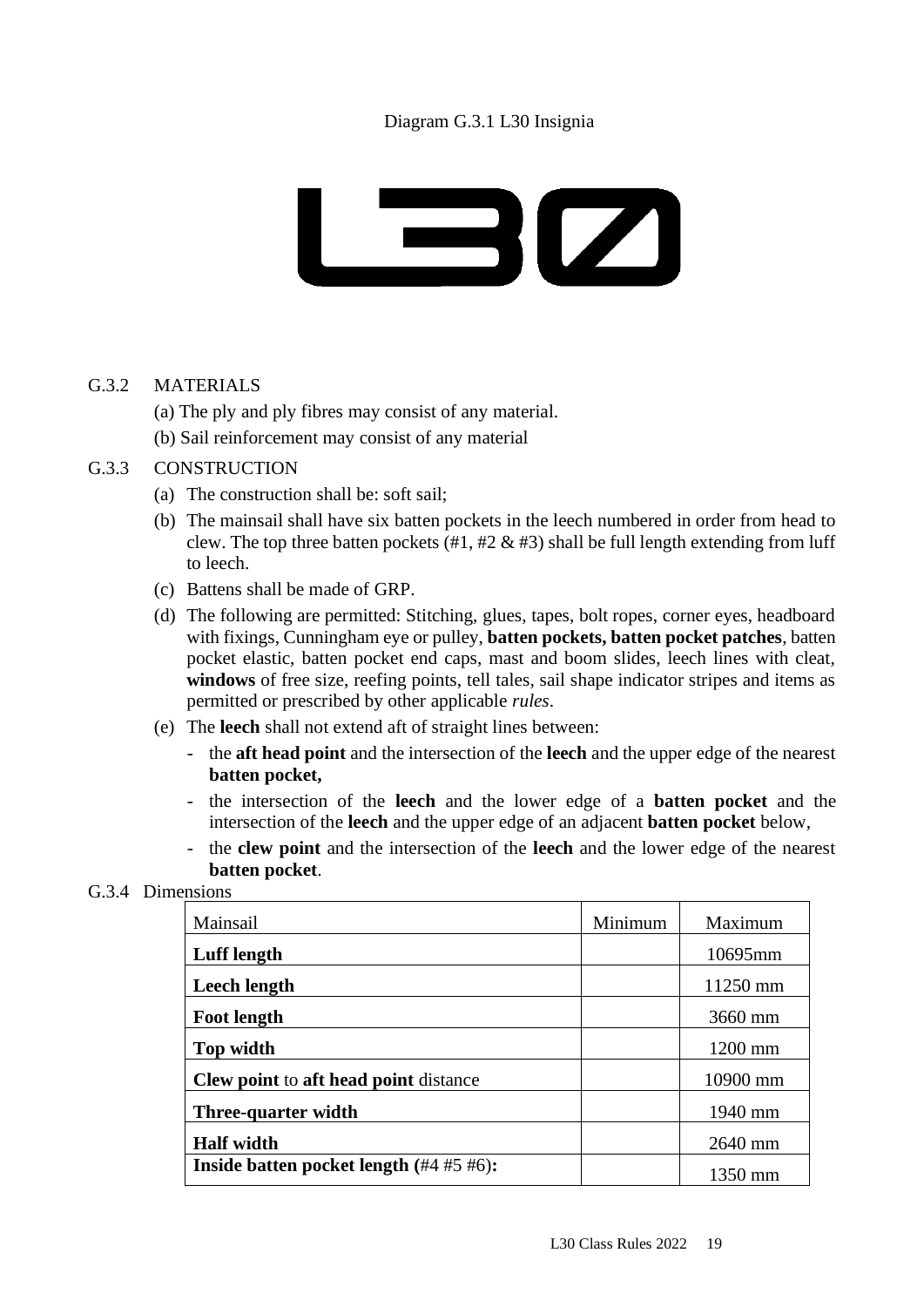## **G.4 HEADSAILS**

#### G.4.1 GENERAL

(a) Jibs shall be sheeted on the furling system above deck.

(b) Transparent windows of any size and material may be fitted only on the Light Jib and Medium Jib.

(c) The Heavy Jib **tack** may be attached to the rolling cleat (item 3 of Deck Plan) aft from the forestay

#### G.4.2. MATERIALS

- (a) The ply and ply fibres may consist of any material.
- (b) Battens shall be made of GRP.

#### G.4.2 CONSTRUCTION

- (a) The construction shall be: **soft sail**.
- (b) The **leech** shall not extend beyond a straight line from the aft **head point** to the **clew point**.
- (c) The following are permitted: Stitching, glues, tapes, corner eyes, hanks, **batten pockets**, batten pocket elastic, **batten pocket patches**, batten pocket end caps, leech line with cleat, one **window**, tell tales, sail shape indicator stripes, jib Cunningham eye and items as permitted or prescribed by other applicable rules. Battens shall be removable.
- (d) The Light Jib may have no more than 3 batten pockets on the leech. The other Jibs shall not have any batten pockets.
- (e) The Light Jib and the Medium Jib may be fitted with a single zipper luff that encloses the forestay.

#### G.4.3 DIMENSIONS LIGHT JIB

|                                     | minimum | maximum         |
|-------------------------------------|---------|-----------------|
| <b>Leech Length</b>                 |         | 10080 mm        |
| <b>Luff</b> length                  |         | 11280 mm        |
| <b>Luff Perpendicular</b>           |         | 3725 mm         |
| Top width                           |         | $55 \text{ mm}$ |
| <b>Foot median</b>                  |         | 10700 mm        |
| <b>Outside Batten pocket length</b> |         | $1200$ mm       |
|                                     |         |                 |

#### G.4.4 DIMENSIONS MEDIUM JIB

|                           | minimum | maximum  |
|---------------------------|---------|----------|
| <b>Leech Length</b>       |         | 8815mm   |
| Luff length               |         | 10300 mm |
| <b>Luff Perpendicular</b> |         | 3135 mm  |
| Top width                 |         | $55$ mm  |
| <b>Foot median</b>        |         | 9770 mm  |

#### G.4.5 DIMENSIONS HEAVY JIB

|                     | minimum | maximum |
|---------------------|---------|---------|
| <b>Leech Length</b> |         | 7180 mm |
| Luff length         |         | 8100 mm |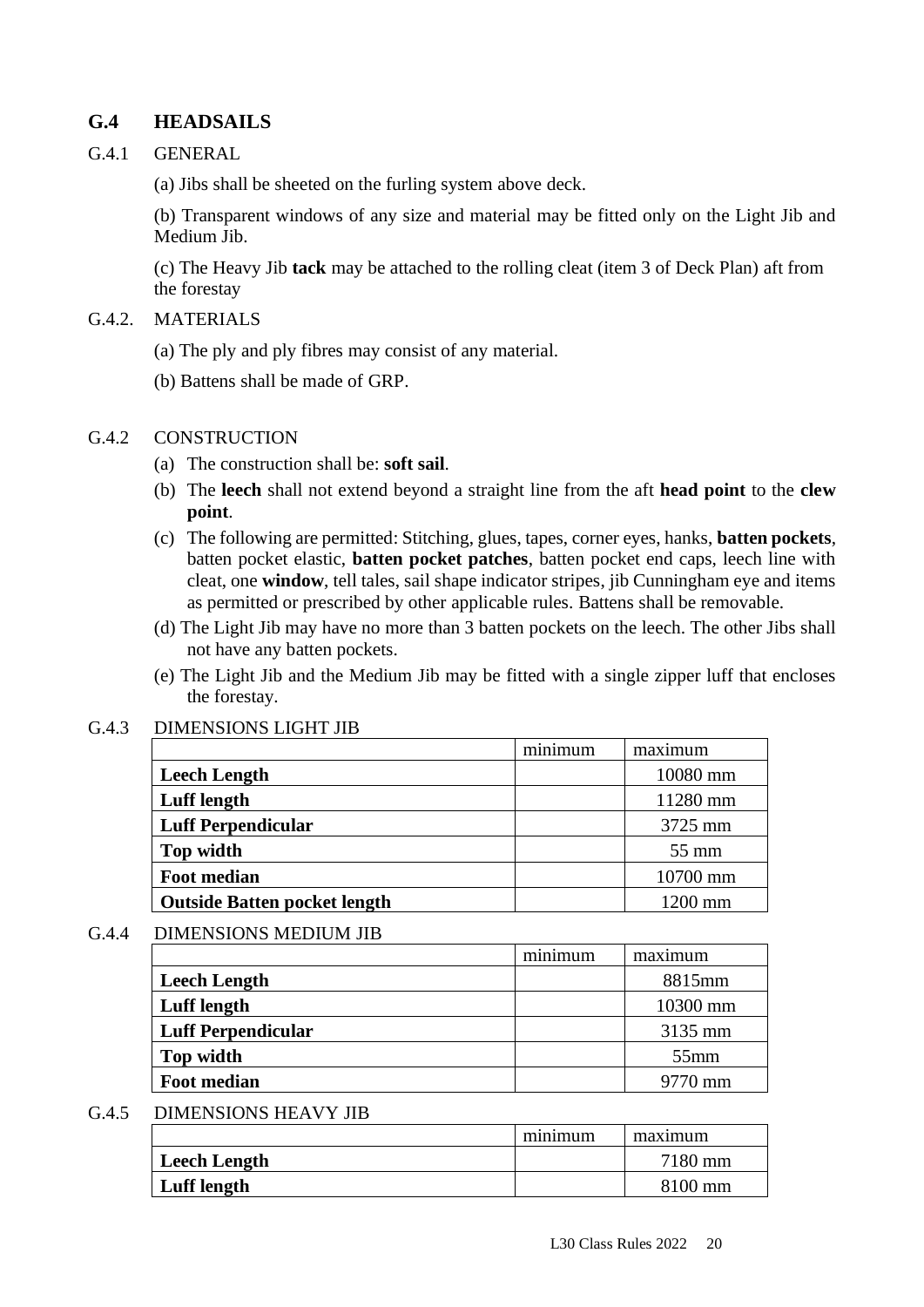| Luff Perpendicular | $2910$ mm       |
|--------------------|-----------------|
| Top width          | $55 \text{ mm}$ |
| <b>Foot Median</b> | 7590mm          |

## **G.5 ASYMMETRIC SPINNAKER**

### G.5.1 MATERIALS

(a) The **body of the sail** shall be manufactured from woven nylon **ply** of minimum 38  $g/m^2$ . The actual weight in g/m<sup>2</sup> of the **body of the sail** shall be indelibly marked at the **head** by the sailmaker together with the date and his signature or stamp.

#### G.5.2 CONSTRUCTION

- (a) The construction shall be: **soft sail**, **single ply sail**.
- (b) The following are permitted: Stitching, glues, tapes, corner eyes, tell tales and items as permitted or prescribed by other applicable *rules*.
- (c) The **body of the sail** shall consist of the same **woven ply** throughout. This limitation does not apply for the color.

#### G.5.3 DIMENSIONS

|                     | minimum | maximum  |
|---------------------|---------|----------|
| <b>Luff</b> length  |         | 14540 mm |
| <b>Leech length</b> |         | 12210 mm |
| <b>Foot length</b>  |         | 7300 mm  |
| <b>Half Width</b>   |         | 7570 mm  |
| <b>Foot Median</b>  |         | 14200 mm |
| Luff diagonal       |         | 9520 mm  |
| Leech diagonal      |         | 11150 mm |

| ٧ |  |
|---|--|

|                     | minimum | maximum  |
|---------------------|---------|----------|
| Luff length         |         | 14160 mm |
| <b>Leech length</b> |         | 11000 mm |
| Foot length         |         | 7100 mm  |
| <b>Half Width</b>   |         | 6715 mm  |
| <b>Foot median</b>  |         | 12950 mm |
| Luff diagonal       |         | 14160 mm |
| Leech diagonal      |         | 11000 mm |

#### **G.6 CODE0**

- G.6.1. MATERIALS
	- (a) The **ply** and may consist of any material.
	- (b) Sail reinforcement may consist of any material
	- (c) The construction shall be: **soft sail**;